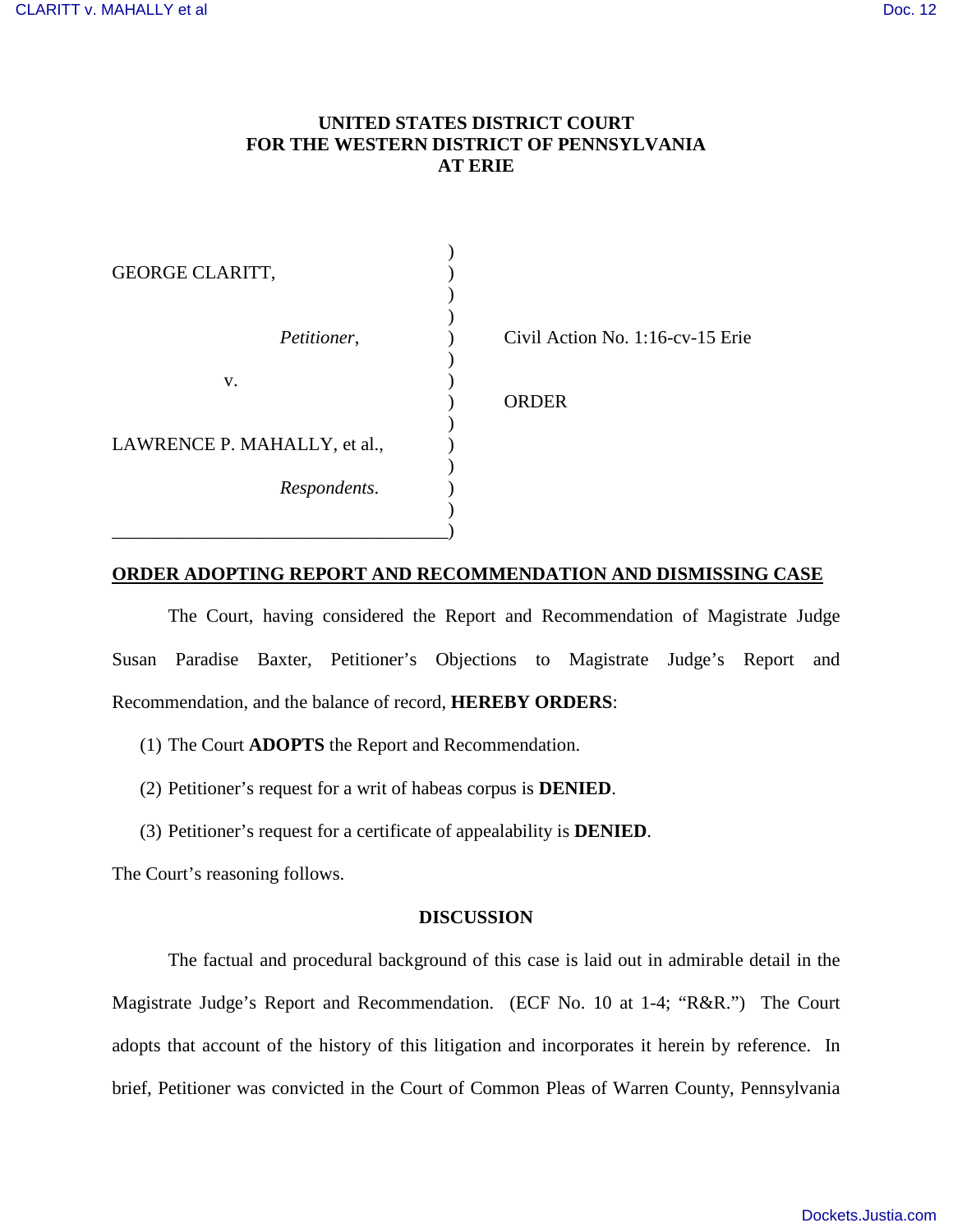on charges of aggravated assault, rape, involuntary deviate sexual intercourse by forcible compulsion, terroristic threats, and indecent assault and sentenced to an aggregate term of 301- 602 months of incarceration. The conviction and sentence were affirmed by the Superior Court of Pennsylvania. (ECF No. 8-6.) His request for post-conviction relief ("PCRA") was denied (ECF No. 8-3 at 22-30) and affirmed on appeal. (ECF No. 10, Ex. A.) In January 2016 petitioner filed a petition for writ of habeas corpus pursuant to 28 U.S.C. § 2254, as amended by the Antiterrorism and Effective Death Penalty Act of 1996 ("AEDPA").

Petitioner raises three grounds for relief, none of which the Magistrate Judge found meritorious. The findings of the R&R, Petitioner's objections and the Court's ruling on each claim are discussed below.

#### **Claim One: Petitioner's PCRA counsel was ineffective**

The R&R rejected this claim on the grounds that it is specifically prohibited by § 2254(i), which provides that "[t]he ineffectiveness of counsel during Federal or State collateral postconviction proceedings shall not be ground for relief in a proceeding arising under section 2254." *See Coleman v. Thompson*, 501 U.S. 722, 752 (1991), holding that "[t]here is no constitutional right to an attorney in state post-conviction proceedings."

In his objections to this finding, Petitioner cites a number of cases which he argues stand for the proposition that "a federal court can hear Petitioner's ineffective assistance of counsel claims." (ECF No. 11, Objections at 4-7.) The cases he cites are all distinguishable, concerning either direct appeals or proceedings other than writs of habeas corpus. He does not cite a single case overturning 28 U.S.C. § 2254(i), which could not be clearer: in a 2254 proceeding such as that which Petitioner has brought, he may not raise ineffectiveness of counsel in state post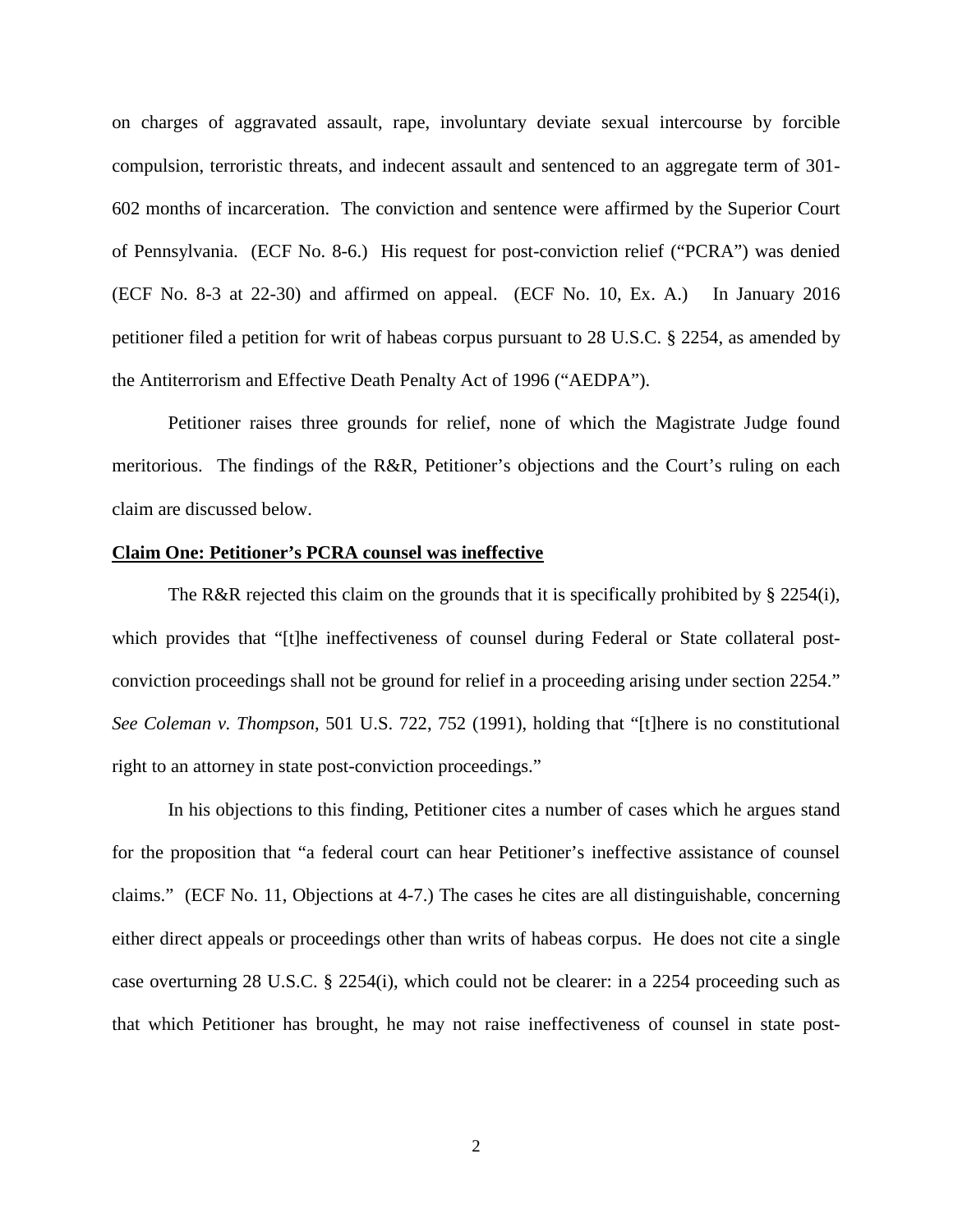conviction proceedings as a ground for relief. The Court affirms the Magistrate Judge's finding on this claim and agrees that it is without merit.

#### **Claim Two: Petitioner's trial counsel failed to provide effective assistance of counsel**

Petitioner cites two grounds for this claim: first, his trial counsel's failure to file a motion requesting DNA testing of the victim and, second, his trial counsel's failure to allow Petitioner to participate in the jury selection process.

As the Magistrate Judge points out, Petitioner's ineffective assistance claim is governed by *Strickland v. Washington*, 466 U.S. 668 (1984). In *Strickland*, the Supreme Court enunciated two factors which a complaining party must establish to prevail on this claim. First, Petitioner has the burden of establishing that trial "counsel's representation fell below an objective standard of reasonableness." *Id.* at 688. And, second, the Petitioner must prove that he was prejudiced by the allegedly ineffective conduct of counsel, "that there is a reasonable probability that, but for counsel's unprofessional errors," his trial outcome "would have been different." *Id.* at 694. The *Strickland* court made it clear that if judicial economy is promoted by disposing of the ineffectiveness claim on the grounds of "lack of prejudice" first, it is permissible to analyze the claim "out of order." *Id.* at 697.

That is the approach adopted by the Magistrate Judge and endorsed by this Court. Petitioner has failed to demonstrate in any way how he was prejudiced by the conduct of which he complains. In the first place, he never denied that he had sexual contact with the victim (*see*  ECF No. 8-6, slip op. at 5) therefore there is no possibility that a DNA test would have enhanced his defense. Regarding his allegations that he was excluded from the jury selection process, the state reviewing court found his trial counsel's account of that phase of the trial (that Petitioner remained silent and made no attempt to participate in jury selection) more credible. (*See* ECF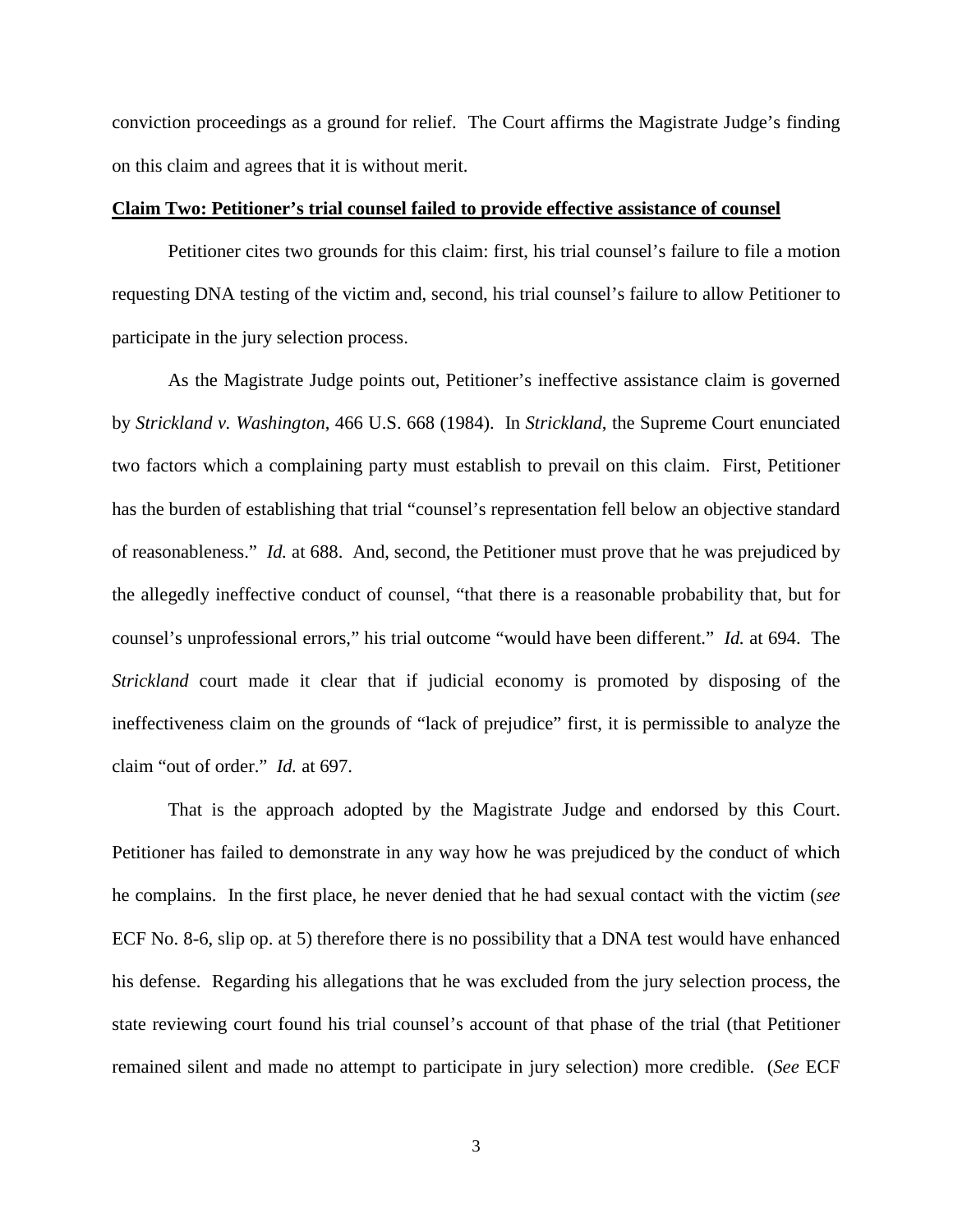No. 8-3, slip op. at 7.) That finding "shall be presumed to be correct" under 28 U.S.C. § 2254(e)(1) and, in fact, Petitioner does not even challenge the finding in his objections.

This Court adopts the finding of the R&R that Claim Two is without merit.

# **Claim Three: The Superior Court of Pennsylvania erred in failing to inform Petitioner that the PCRA appeal had concluded**

Petitioner abandons this claim in his Objections: "At this juncture Petitioner does not and will not dispute Magistrate Judge Baxter's holding that claim three (*sic*) is not cognizable due to the fact that even by the delay of the Pennsylvania Superior Court to notify Petitioner that his PCRA appeal was completed his Writ of Habeas Corpus was timely filed in this matter." (Objections at 8.)

In any event, "the federal role in reviewing an application for habeas corpus is limited to evaluating what occurred in the state or federal proceedings that actually led to the petitioner's conviction; what occurred in the petitioner's collateral [PCRA] proceeding does not enter into the habeas calculation." *Hassine v. Zimmerman*, 160 F.3d 941, 954 (3d Cir. 1998)(internal citations omitted).

This Court adopts the finding of the R&R that Claim Three is without merit.

#### **Certificate of Appealability**

"A certificate of appealability may issue… only if the applicant has made a substantial showing of the denial of a constitutional right." 28 U.S.C. § 2253. In the face of a substantive rejection of a constitutional claim by a district court, "[t]he petitioner must demonstrate that reasonable jurists would find the district court's assessment of the constitutional claims debatable or wrong." *Slack v. McDaniel*, 529 U.S. 473, 484 (2000).